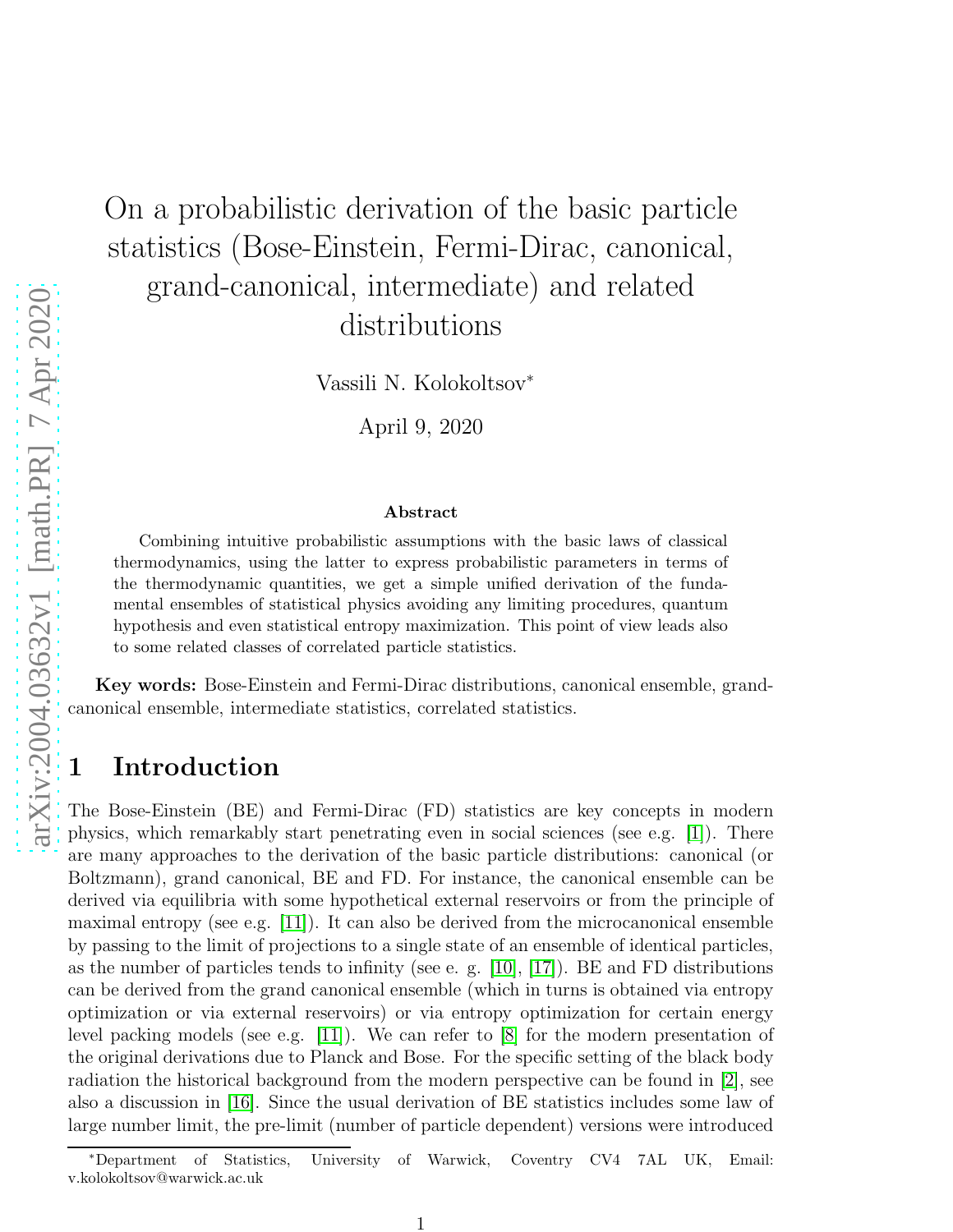in [\[15\]](#page-11-5). Usually the BE distributions are associated with quantum behavior, and the canonical Boltzmann distribution is obtained as their classical limit.

Papers [\[5\]](#page-11-6) and [\[6\]](#page-11-7) present pure probabilistic derivations of the basic ensembles and the review of various approaches to such derivations (including a curious idea of Brillouin assigning particles positive or negative volume to derive Fermi-Dirac or Bose-Einstein statistics respectively). These papers exploit the conditional probabilities arising from adding and taking away particles from an ensemble and derive the distributions postulating certain properties of such probabilities.

In the present paper we follow a similar methodology, though searching for the most direct postulate and combining it with the basic laws of classical thermodynamics (coincidence of intensive variables for systems in equilibria) in order to express probabilistic parameters in terms of the basic thermodynamic quantities. Our conditioning postulate is close in spirit to Johnson's 'sufficientness postulate'. However, the latter is given in terms of a Markov chain that 'creates' new particles (as stressed in [\[5\]](#page-11-6)), and we employ a different point of view dealing with a fixed finite collection of particles. As a result we get a unified and very elementary derivation of all basic distributions (including even more exotic intermediate statistics) avoiding any limiting procedures, entropy maximization or quantum hypothesis. Additionally this point of view leads to the derivation of more general classes of particle distributions with correlated statistics.

In Section [2](#page-1-0) we introduce our conditioning postulate revealing a specific feature of the geometric distribution that relates it to particle statistics. In the following sections we derive all basic statistics as consequences of this feature and the classical laws of thermodynamics. Finally we discuss some extensions showing, in particular, a remarkable robustness of our conditioning postulate which leads to some interesting class of correlated statistics.

#### <span id="page-1-0"></span>2 Geometric distribution

Suppose one particle can be in one of  $k$  states. The state space of the system of many particles (in its statistical description) consists of vectors  $n = (n_1, \dots, n_k)$  of k nonnegative integers, where  $n_i$  denotes the number of particles in the state j. Adding a particle of type  $j$  to such  $n$  produces the new state

$$
n + e_j = (n_1, \cdots, n_{j-1}, n_j + 1, n_{j+1}, \cdots, n_k),
$$

where  $e_j$  is the unit coordinate vector (with jth coordinate 1 and other coordinates vanishing).

Let us denote by  $n^+ = (n_1, \dots, n_k)^+$  the event that there are at least  $n_j$  particles in the state j for each  $j = 1, \dots, k$  (we found  $n_j$  particles, but there can be more), that is

$$
(n_1, \cdots, n_k)^+ = \cup_{m_1, \cdots, m_k : m_j \ge n_j \forall j} (m_1, \cdots, m_k).
$$

Our 'conditioning postulate' is as follows: the conditional probabilities

<span id="page-1-1"></span>
$$
q_j = \mathbf{P}((n+e_j)^+|n^+)
$$
  
=  $\mathbf{P}((n_1, \dots, n_{j-1}, n_j+1, n_{j+1}, \dots, n_k)^+|(n_1, \dots, n_{j-1}, n_j, n_{j+1}, \dots, n_k)^+),$  (1)  
and only on the true *j* of a particle and not on the state *n*. This postulate is a kind of

depend only on the type j of a particle and not on the state n. This postulate is a kind of no memory property (it can be also interpreted as some no-interaction axiom).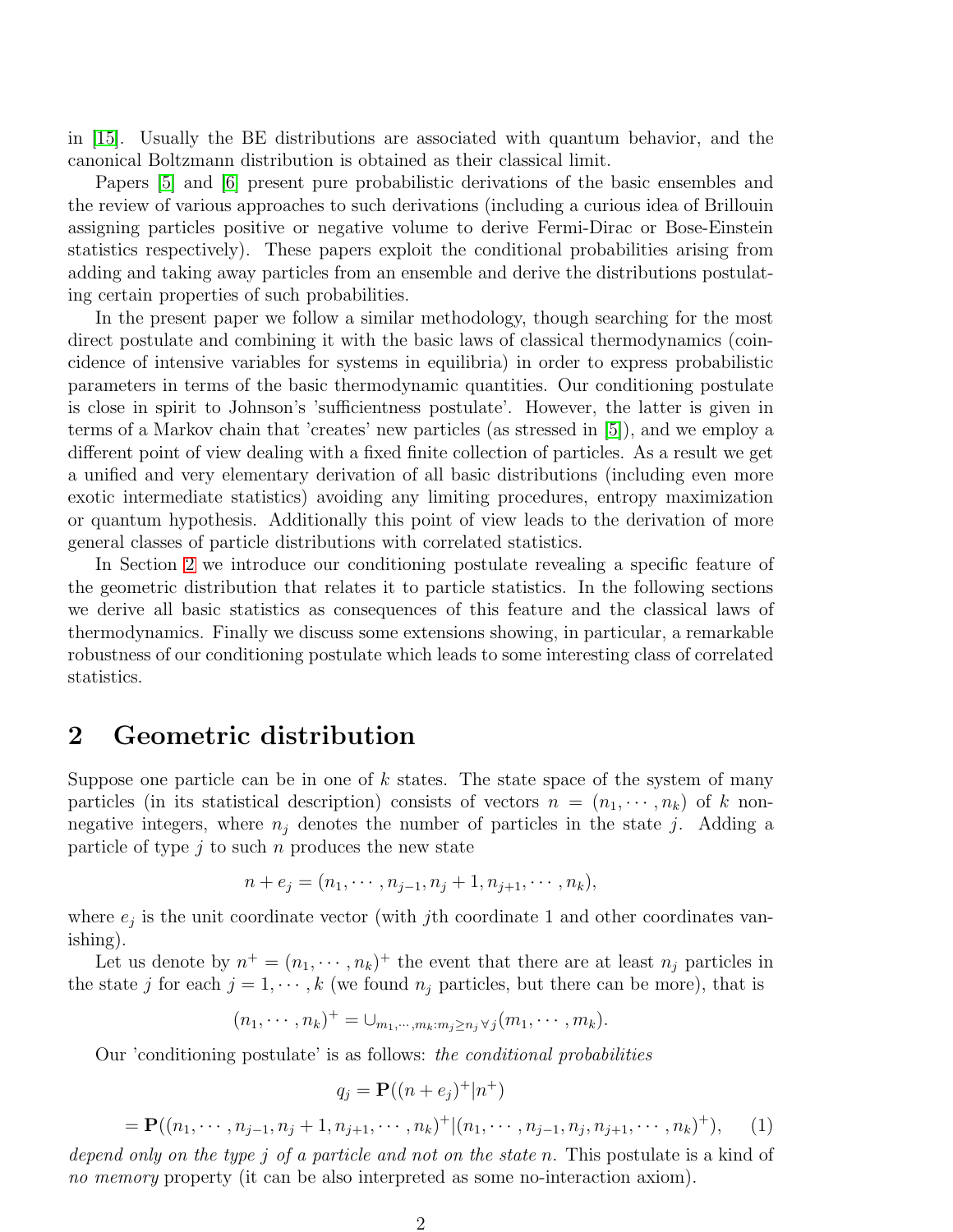**Proposition 2.1.** Condition [\(1\)](#page-1-1) with some  $q_j \in (0,1)$  is equivalent to the condition

<span id="page-2-0"></span>
$$
\mathbf{P}(n_1, \cdots, n_{j-1}, n_j + 1, n_{j+1}, \cdots, n_k) = q_j \mathbf{P}(n_1, \cdots, n_{j-1}, n_j, n_{j+1}, \cdots, n_k), \qquad (2)
$$

that is, the ratio  $P(n + e_j)/P(n) = q_j$  depends only on the type of particles. Each of conditions [\(1\)](#page-1-1) and [\(2\)](#page-2-0) is equivalent to the formula

<span id="page-2-1"></span>
$$
\mathbf{P}(n_1, \cdots, n_k) = \prod_{j=1}^k [q_j^{n_j}(1-q_j)],\tag{3}
$$

that is  $(n_1, \dots, n_k)$  is a random vector of independent geometrical distributions.

*Proof.* [\(2\)](#page-2-0)  $\Rightarrow$  [\(3\)](#page-2-1): Assume [\(2\)](#page-2-0) holds with some  $q_j \in (0,1)$ . Denoting by  $P_0$  the probability of the vacuum state (the state without particles) we find directly that

<span id="page-2-2"></span>
$$
\mathbf{P}(n_1, \cdots, n_k) = P_0 \prod_{j=1}^k q_j^{n_j}.
$$
 (4)

By the normalization condition for probabilities [\(4\)](#page-2-2),

$$
1 = P_0 \sum_{n_1=0}^{\infty} \cdots \sum_{n_k=0}^{\infty} \prod_{j=1}^k q_j^{n_j} = \frac{P_0}{(1-q_1)\cdots(1-q_k)},
$$

implying [\(3\)](#page-2-1).

 $(3) \Rightarrow (1)$  $(3) \Rightarrow (1)$  $(3) \Rightarrow (1)$ : It follows from  $(3)$  that

<span id="page-2-3"></span>
$$
\mathbf{P}((n_1, \cdots, n_k)^+) = \sum_{m_1=n_1}^{\infty} \cdots \sum_{m_k=n_k}^{\infty} \prod_{j=1}^k \frac{q_j^{m_j}}{(1-q_j)} = \prod_{j=1}^k q_j^{n_j},\tag{5}
$$

implying [\(1\)](#page-1-1).

 $(1) \Rightarrow (3)$  $(1) \Rightarrow (3)$  $(1) \Rightarrow (3)$ . Condition [\(1\)](#page-1-1) implies [\(5\)](#page-2-3) and hence the independence of all  $n_j$ . For  $k = 1$ , [\(3\)](#page-2-1) follows directly.  $\Box$ 

By the independence, the average number of particles in a state  $j$  is independent of other particles and equals the expectation of the corresponding geometric random variable

<span id="page-2-4"></span>
$$
N_j = \mathbf{E} n_j = (1 - q_j) \sum_{n_j=0}^{\infty} n_j q_j^{n_j} = \frac{q_j}{1 - q_j} = \frac{1}{q_j^{-1} - 1}.
$$
 (6)

Inverting this formula we see that the values of  $q_j$  can be uniquely identified from the average number of particles in each state:

$$
q_j = \frac{1}{N_j^{-1} + 1}.\tag{7}
$$

From physics one expects

<span id="page-2-5"></span>
$$
q_j = e^{\beta(\mu - \epsilon_j)}, \quad \beta = 1/k_B T,\tag{8}
$$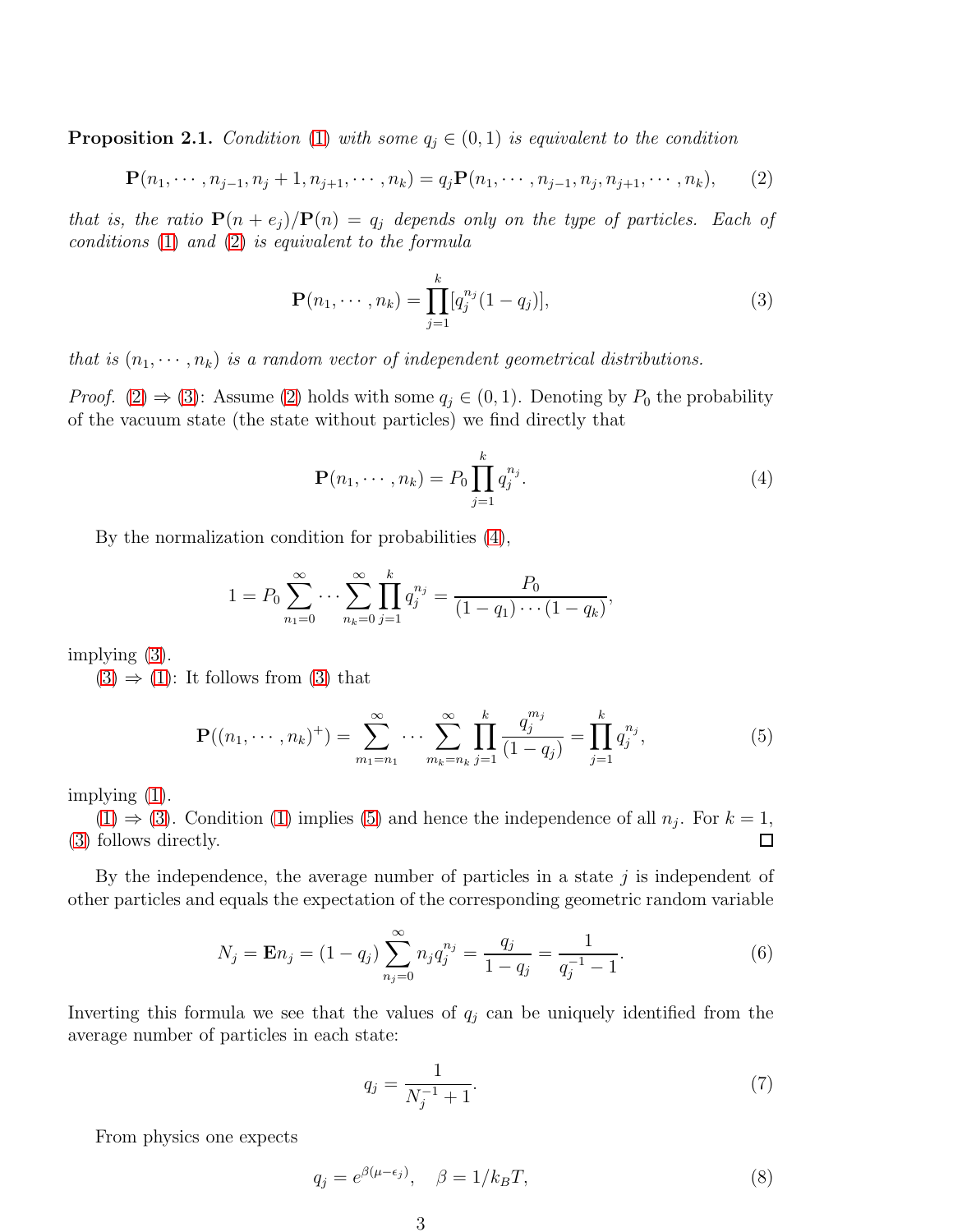where  $\mu$  is the chemical potential, T temperature, in which case [\(6\)](#page-2-4) concretizes to

<span id="page-3-0"></span>
$$
\mathbf{E}n_j = \frac{1}{\exp\{\beta(\epsilon_j - \mu)\} - 1},\tag{9}
$$

which is the Bose-Einstein distribution.

In the next section we derive [\(8\)](#page-2-5)-[\(9\)](#page-3-0) from [\(3\)](#page-2-1) and basic thermodynamics.

**Remark 1.** There are several well known and insightful ways to characterize geometric random vector [\(3\)](#page-2-1). For instance, it can be derived from the entropy maximization as the distribution on the collections  $\{n_1, \dots, n_k\}$  maximizing the entropy under the constraints of given  $En_j$ . Alternatively it arises as the monkey-typing process of Mandelbrot and Miller [\[14\]](#page-11-8), which can be recast in terms of particle accumulation. It is also an invariant distribution for the Markov chain on the collections  $\{n_1, \dots, n_k\}$  that moves  $n_i$  to  $n_j+1$  or  $n_j-1$  (the latter only when  $n_j \neq 0$ ) with given probabilities  $r_+^j$  and  $r_-^j$ , in which case  $q_j =$  $r_{+}^{\tilde{j}}/r_{-}^j$  (used already in [\[4\]](#page-10-2), see also [\[9\]](#page-11-9)). Yet another way arises from packing randomly k energy levels with indistinguishable particles, each jth level having given number  $L_i$  of states, so that given numbers  $N_j$  of particles go to the  $L_j$  states of the jth level (with all possible distribution equally probable). In this way the probabilities  $P_n$  to have n particles in any given state of any jth level can be described by the Yule-Simon growth process and become geometric in the limit  $N_j \to \infty$ ,  $L_j \to \infty$  (see discussion and references in [\[7\]](#page-11-10) and [\[18\]](#page-11-11)). The limit in this scheme can be taken differently. Namely, let  $L_i = a_i L$  with fixed  $a_j$  and let L and  $N = N_1 + \cdots + N_k$  tend to infinity. As was noted in [\[12\]](#page-11-12) the limiting distribution depends on whether the ratio  $L/N$  tends to infinity, to a finite number or to zero, in which cases the limiting distribution is exponential (Gibbs canonical), Bose-Einsten or power law (Pareto type) respectively.

#### 3 Bose-Einstein distribution

We shall now identify the expression for  $q_j$  in terms of the classical variables of thermodynamics, that is, obtain [\(8\)](#page-2-5). Of course some properties of thermodynamic variables have to be taken into account for such a derivation. We shall use the principle that intensive variables, like temperature and chemical potential, coincide for systems in equilibrium. This principle can be taken for granted as an empirical fact or derived from the classical principle of increasing entropy (that is, from the second law of thermodynamics).

System distributed by  $(3)$  can be looked at as k systems in equilibrium, each one characterized by its number of particles  $N_j$ , and having common temperature T and chemical potential  $\mu$ . Assume  $\epsilon_j$  is the energy in state j.

Writing the fundamental equations for each system in terms of the grand potentials  $\Phi_j = E_j - S_j T - \mu N_j$ ,  $j = 1, \dots, k$ , the natural variables are  $\mu, T$ , and thus each  $q_j$ must be a function of  $\mu$  and T. By [\(6\)](#page-2-4), the energy of the subsystem containing the states j is

$$
E_j = \epsilon_j N_j = \epsilon_j q_j/(1 - q_j).
$$

Consequently,

$$
\Phi_j = \frac{(\epsilon_j - \mu)q_j}{1 - q_j} - k_B T[-\ln(1 - q_j) - \frac{q_j}{1 - q_j}\ln q_j],
$$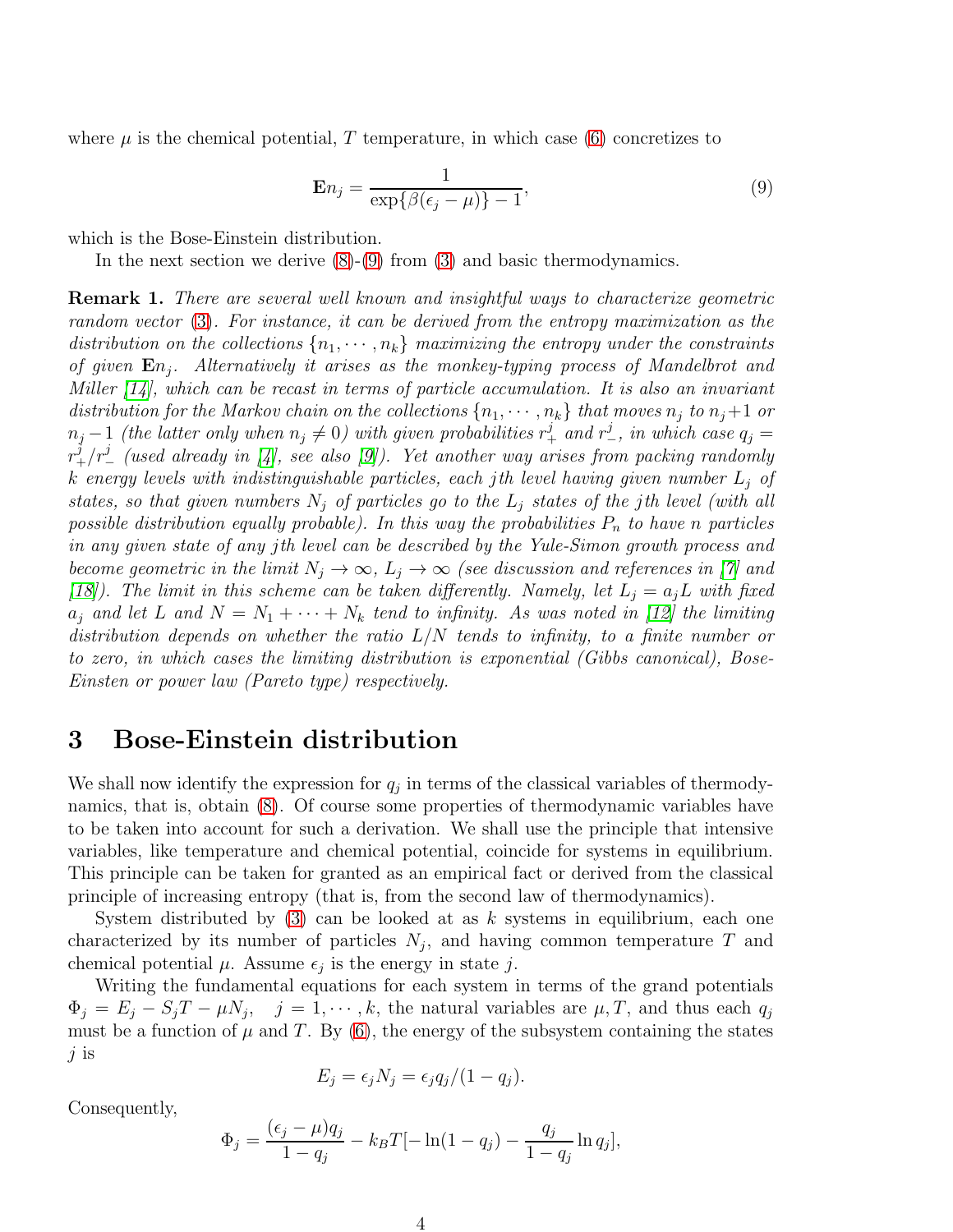where  $S_j = -\ln(1 - q_j) - \frac{q_j}{1 - q_j}$  $\frac{q_j}{1-q_j}$  ln  $q_j$  is the entropy of the geometric distribution with the parameter  $q_j$ . Since  $\partial \Phi_j / \partial \mu = -N_j$  (by the definition of  $\Phi$  as the Legendre transform of the energy  $E = E(S, N)$  and  $N_j = q_j/(1 - q_j)$ ,

$$
\frac{\partial \Phi_j}{\partial \mu} = -N_j + \frac{\partial \Phi_j}{\partial q_j} \frac{\partial q_j}{\partial \mu} = -N_j.
$$

Similarly,  $\partial \Phi_j / \partial T = -S_j$ , so that

$$
\frac{\partial \Phi_j}{\partial T} = -S_j + \frac{\partial \Phi_j}{\partial q_j} \frac{\partial q_j}{\partial T} = -S_j.
$$

As we cannot have both  $\partial q_j/\partial \mu = 0$  and  $\partial q_j/\partial T = 0$  (otherwise  $q_j$  is a constant independent of thermodynamics, so that the corresponding state  $j$  can be considered as some irrelevant background) it follows that

$$
\frac{\partial \Phi_j}{\partial q_j} = \frac{\epsilon_j - \mu}{(1 - q_j)^2} + k_B T \frac{\ln q_j}{(1 - q_j)^2} = 0,
$$

which implies [\(8\)](#page-2-5) by expressing  $q_j$  as the subject.

#### 4 Canonical and grand canonical ensembles

Assuming  $(3)$ , what is the conditional probability of having a particle in state j given that there is only one particle in the system? It equals

$$
\mathbf{P}(j|\text{one particle}) = \frac{P_0 q_j}{\sum_k P_0 q_k}.
$$

Under [\(8\)](#page-2-5) it implies

<span id="page-4-0"></span>
$$
\mathbf{P}(j|\text{one particle}) = Z^{-1}e^{-\beta\epsilon_j}, \quad Z = \sum_{l} e^{-\beta\epsilon_l}, \tag{10}
$$

that is, the standard canonical ensemble.

The grand canonical ensemble for bosons is just distribution [\(3\)](#page-2-1) with  $q_j$  from [\(8\)](#page-2-5). Conditioning on the total number of particles, that is, taking the conditional probability

 $\mathbf{P}(n_1, \dots, n_k | N) = \mathbf{P}(n_1, \dots, n_k | \text{number of particles is } N),$ 

yields the canonical ensemble for  $N$  particles. By  $(8)$ ,

$$
\mathbf{P}(n_1, \cdots, n_k | N) = \frac{\mathbf{P}(n_1, \cdots, n_k)}{\mathbf{P}(\text{number of particles is } N)} = \frac{P_0 \prod e^{-\beta(\epsilon_j - \mu) n_j}}{\mathbf{P}(\text{number of particles is } N)}
$$

that is

$$
\mathbf{P}(n_1, \cdots, n_k | N) = Z_{gc}^{-1}(N) \prod e^{-\beta(\epsilon_j - \mu)n_j}, \qquad (11)
$$

with

$$
Z_{gc}(N) = \frac{\mathbf{P}(\text{number of particles is } N)}{P_0} = \sum_{n_1, \cdots, n_k: n_1 + \cdots + n_k = N} \prod e^{-\beta(\epsilon_j - \mu)n_j},\tag{12}
$$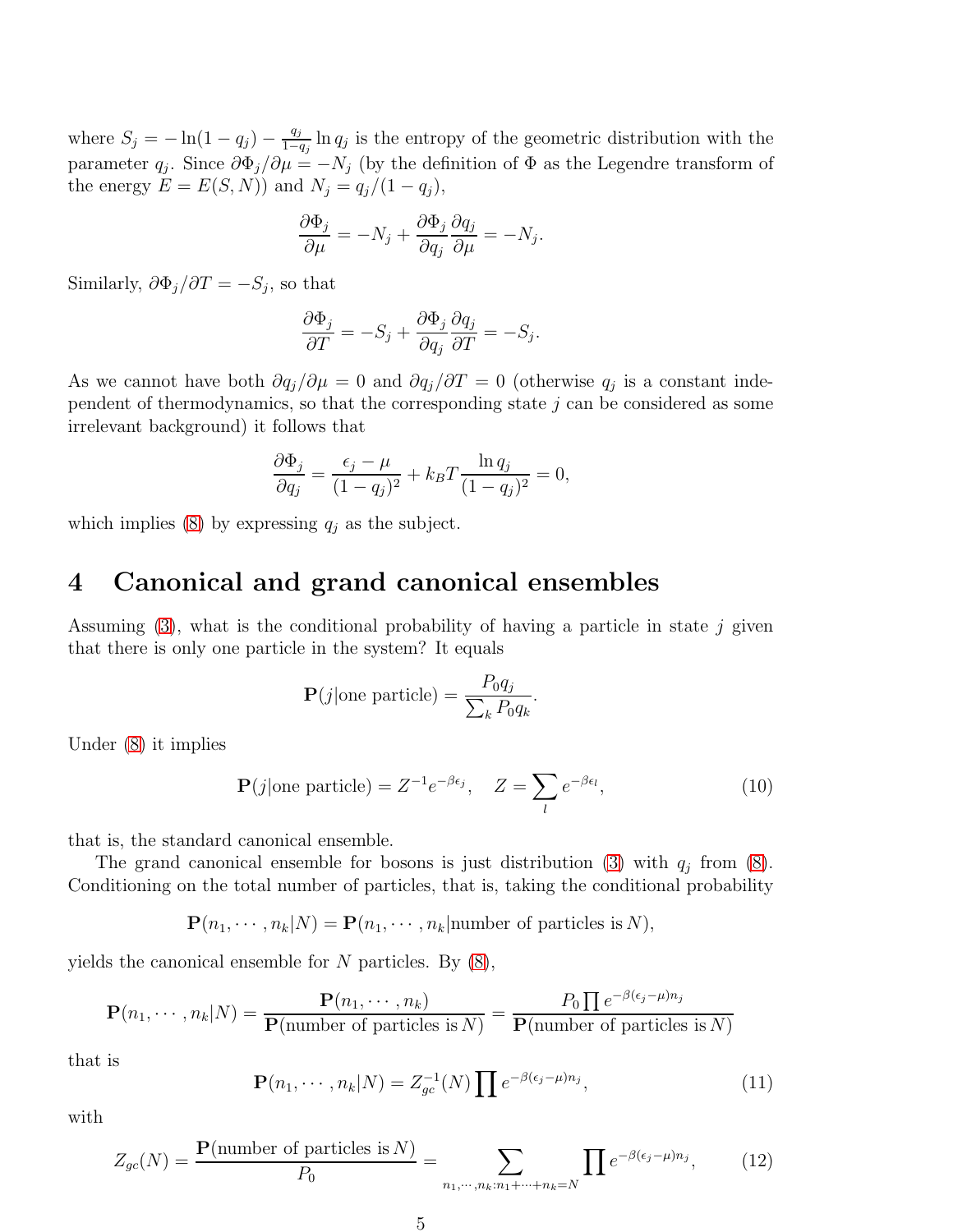the grand canonical partition function reduced to N particle states.

One can calculate this function by induction yielding

<span id="page-5-1"></span>
$$
Z_{gc}(N) = \sum_{j=1}^{k} q_j^{N+k-1} \prod_{m \neq j} (q_j - q_m)^{-1}, \qquad (13)
$$

in the case of different  $q_j$  from  $(8)$ .

#### 5 Fermi-Dirac and intermediate statistics

Similarly to the discussion above and keeping the main assumption [\(2\)](#page-2-0), we can analyze the situation with the exclusion principle, that is, when the particles cannot occupy the same state, so that the vector-states  $(n_1, \dots, n_k)$  can have coordinates zero or one only. In this case [\(4\)](#page-2-2) remains true, but only for this kind of vectors, and the normalization condition yields

$$
1 = P_0 \sum_{n_1, n_2, \cdots, n_k = 0}^{1} \prod_{j=1}^{k} q_j^{n_j} = P_0(1 + q_1) \cdots (1 + q_k),
$$

so that

$$
P_0 = \prod_{j=1}^k (1+q_j)^{-1}, \quad \mathbf{P}(n_1, \cdots, n_k) = \prod_{j=1}^k \frac{q_j^{n_j}}{1+q_j}.
$$
 (14)

Therefore the random vector  $(n_1, \dots, n_k)$  is an independent collection of k Bernoulli random variables, each taking values 0 or 1 with the probabilities  $1/(1+q_i)$ ,  $q_i/(1+q_i)$ .

The average number of particles in state  $j$  is thus the expectation of the *j*th Bernoulli random variable and equals

<span id="page-5-0"></span>
$$
\mathbf{E}n_j = \frac{q_j}{1 + q_j} = \frac{1}{q_j^{-1} + 1}.
$$
\n(15)

If  $q_j$  are given by  $(8)$ ,  $(15)$  turns to

$$
\mathbf{E}n_j = \frac{1}{\exp\{\beta(\epsilon_j - \mu)\} + 1},\tag{16}
$$

which is the Fermi-Dirac *(FD)* distribution.

Instead of [\(5\)](#page-2-3), for FD statistics one has

$$
\mathbf{P}((n_1,\dots,n_k)^+) = \prod_{j:n_j=1} \frac{q_j}{1+q_j},
$$

as this is just the probability that all levels are occupied.

In a more general situation, the number of particles in each state can be bound by some number  $K \geq 1$ . The corresponding *intermediate statistics* was initially suggested by G. Gentile Jr (see [\[3\]](#page-10-3) for a review). For instance, if one aims at using Bose-Einstein statistics for molecules, their number is bounded (by the total number of molecules), and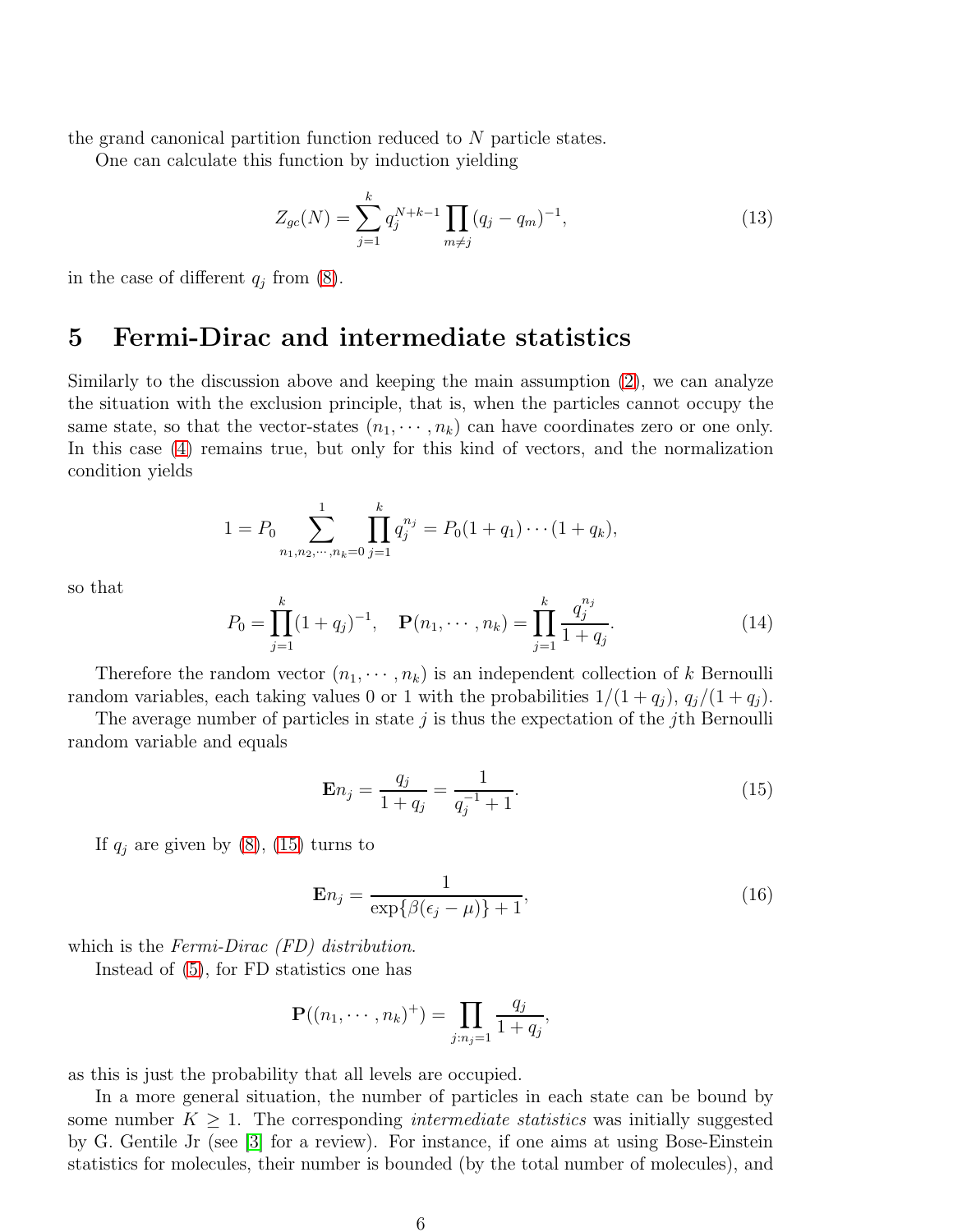the intermediate statistics with bounded occupation numbers may be more realistic, than their  $K \to \infty$  limit.

Under assumption  $(2)$  and limiting the occupation numbers by a constant K, we get the normalization condition in the form

$$
1 = P_0 \sum_{n_1, n_2, \cdots, n_k = 0}^{K} \prod_{j=1}^{k} q_j^{n_j} = P_0 \prod_{m=1}^{k} \frac{1 - q_m^{K+1}}{1 - q_m},
$$

so that

$$
\mathbf{P}(n_1, \cdots, n_k) = \prod_{j=1}^k \left( \frac{q_j^{n_j} (1 - q_j)}{1 - q_j^{K+1}} \right).
$$
 (17)

Thus we obtain the *intermediate statistics* (sometimes also called *parastatistics*) for the average number of particles in state  $j$  (Gentile's formula) as another corollary of postulate  $(1)$ :

<span id="page-6-0"></span>
$$
\mathbf{E}n_j = \frac{1 - q_j}{1 - q_j^{K+1}} \sum_{n=1}^{K} n q_j^n = \frac{q_j [1 + K q_j^{K+1} - (1 + K) q_j^{K}]}{(1 - q_j)(1 - q_j^{K+1})}.
$$
(18)

We refer to [\[13\]](#page-11-13) for some recent applications of this statistics.

## 6 Generalized Bose-Einstein distribution and canonical ensemble for magnetic systems

The Bose-Einstein distribution [\(9\)](#page-3-0) was derived from the geometric distribution for the simplest system characterized only by the temperature and the chemical properties of the energy levels. In general, different states of a system  $\{1, \dots, k\}$  can be characterized by other local extensive variables, not only the energy  $E$ . Let us denote them  $U =$  $(U_1, \dots, U_m)$  and their normalized values (per particle) in jth state by  $u^j = (u_1^j)$  $i_1^j,\cdots, i_m^j$ . Denoting the dual intensive variables  $\nu = (\nu_1, \dots, \nu_m)$  we can write the thermodynamic potential of the system with the basic variables  $T, \nu$  as

$$
\Phi = E - ST - (\nu, U) = E - ST - \sum_{l=1}^{m} \nu_l U_l,
$$

and the corresponding thermodynamic potentials for subsystems combining particles in states  $j$  as

$$
\Phi_j = \epsilon_j N_j - S_j T - (\nu, u^j) N_j = \frac{(\epsilon_j - (\nu, u^j)) q_j}{1 - q_j} - k_B T [-\ln(1 - q_j) - \frac{q_j}{1 - q_j} \ln q_j].
$$

Since  $\partial \Phi_j / \partial \nu = -u_j N_j$  and  $\partial \Phi_j / \partial T = -S_j$  (by the definition of the thermodynamic potential as the Legendre transform of the energy  $E = E(S, U)$ , it follows that

$$
\frac{\partial \Phi_j}{\partial \nu} = -u_j N_j + \frac{\partial \Phi_j}{\partial q_j} \frac{\partial q_j}{\partial \nu} = -u_j N_j,
$$

and

$$
\frac{\partial \Phi_j}{\partial T} = -S_j + \frac{\partial \Phi_j}{\partial q_j} \frac{\partial q_j}{\partial T} = -S_j
$$

.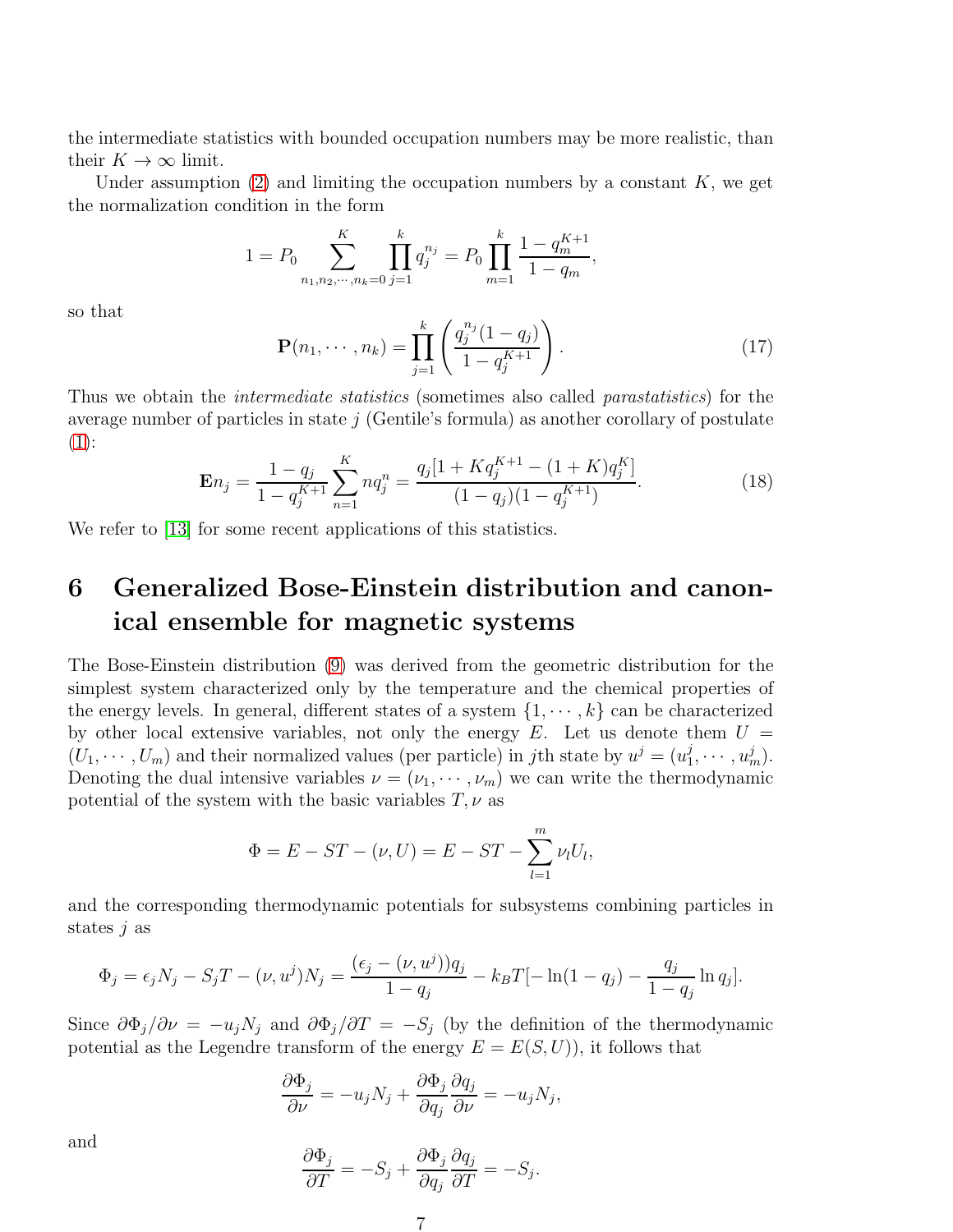As previously, we cannot have both  $\partial q_i/\partial \nu = 0$  and  $\partial q_i/\partial T = 0$ , it follows that

$$
\frac{\partial \Phi_j}{\partial q_j} = \frac{\epsilon_j - (\nu, u^j)}{(1 - q_j)^2} + k_B T \frac{\ln q_j}{(1 - q_j)^2} = 0,
$$

which implies the following extension of [\(8\)](#page-2-5):

<span id="page-7-0"></span>
$$
q_j = e^{\beta((\nu, u_j) - \epsilon_j)}.
$$
\n(19)

Formula [\(8\)](#page-2-5) is obtained from [\(19\)](#page-7-0) if  $m = 1$ ,  $u^{j} = 1$  and  $\mu = \nu$ .

The probability of a particle to be in jth state conditioned on having only one particle becomes now

<span id="page-7-1"></span>
$$
\mathbf{P}(j|\text{one particle}) = Z^{-1} e^{-\beta(\epsilon_j - (\nu, u_j))}, \quad Z = \sum_{l} e^{-\beta(\epsilon_l - (\nu, u_l))}, \tag{20}
$$

extending [\(10\)](#page-4-0) and yielding the general version of the canonical ensemble.

For instance, for the simplest magnetic system specified by a finite number of sites  $\{1, \dots, L\}$ , each of which can have a spin  $\sigma$  chosen from a fixed subset of a vector space (in the simplest case  $\sigma = \pm 1$ ), a state is a configuration  $\Sigma$ , that is an assignment of  $\sigma_l$ , the values of  $\sigma$  at each site l. A configuration  $\Sigma$  is characterized by its energy  $E(\Sigma)$ (some given function) and the magnetization  $M(\Sigma) = \sum \sigma_l$ . The *canonical ensemble for* such magnetic system subject to an external magnetic field H is the distribution on the configurations given by the formula

$$
\mathbf{P}(\Sigma) = Z^{-1} e^{-\beta (E(\Sigma) - HM(\Sigma))}, \quad Z = \sum_{\Sigma} e^{-\beta (E(\Sigma) - HM(\Sigma))}, \tag{21}
$$

(see e.g. [\[11\]](#page-11-0)), which is seen to be given by [\(20\)](#page-7-1) with the index j counting sites replaced by  $\Sigma$ ,  $\nu = H$  and  $u_j$  denoted by  $M(\Sigma)$ .

Another example is the so-called *pressure ensemble* for gases obtained by choosing  $\nu$ to be the pressure.

#### 7 Further links, extensions and exercises

1. From [\(13\)](#page-5-1) one can find the number of particles in state i conditioned on the total number N: k

<span id="page-7-2"></span>
$$
\mathbf{E}(n_i|n_1 + \dots + n_k = N) = Z_{gc}^{-1}(N) \sum_{n_1 + \dots + n_k = N} n_i \prod_{j=1}^{k} q_j^{n_j}
$$
  
=  $Z_{gc}^{-1}(N) \sum_{j \neq i} \frac{q_i q_j^{k-2} [q_j^{N+1} + N q_i^{N+1} - (N+1) q_i^N q_j]}{(q_j - q_i)^2 \prod_{m \neq i,j} (q_j - q_m)}.$  (22)

This formula is seen to be close to Gentile's intermediate distribution [\(18\)](#page-6-0). In fact, [\(18\)](#page-6-0) and [\(22\)](#page-7-2) refer to the number of particles under slightly different constraints.

What will be the limit of [\(22\)](#page-7-2), when  $N \to \infty$ ? Suppose

$$
q_i > \max_{j \neq i} q_j.
$$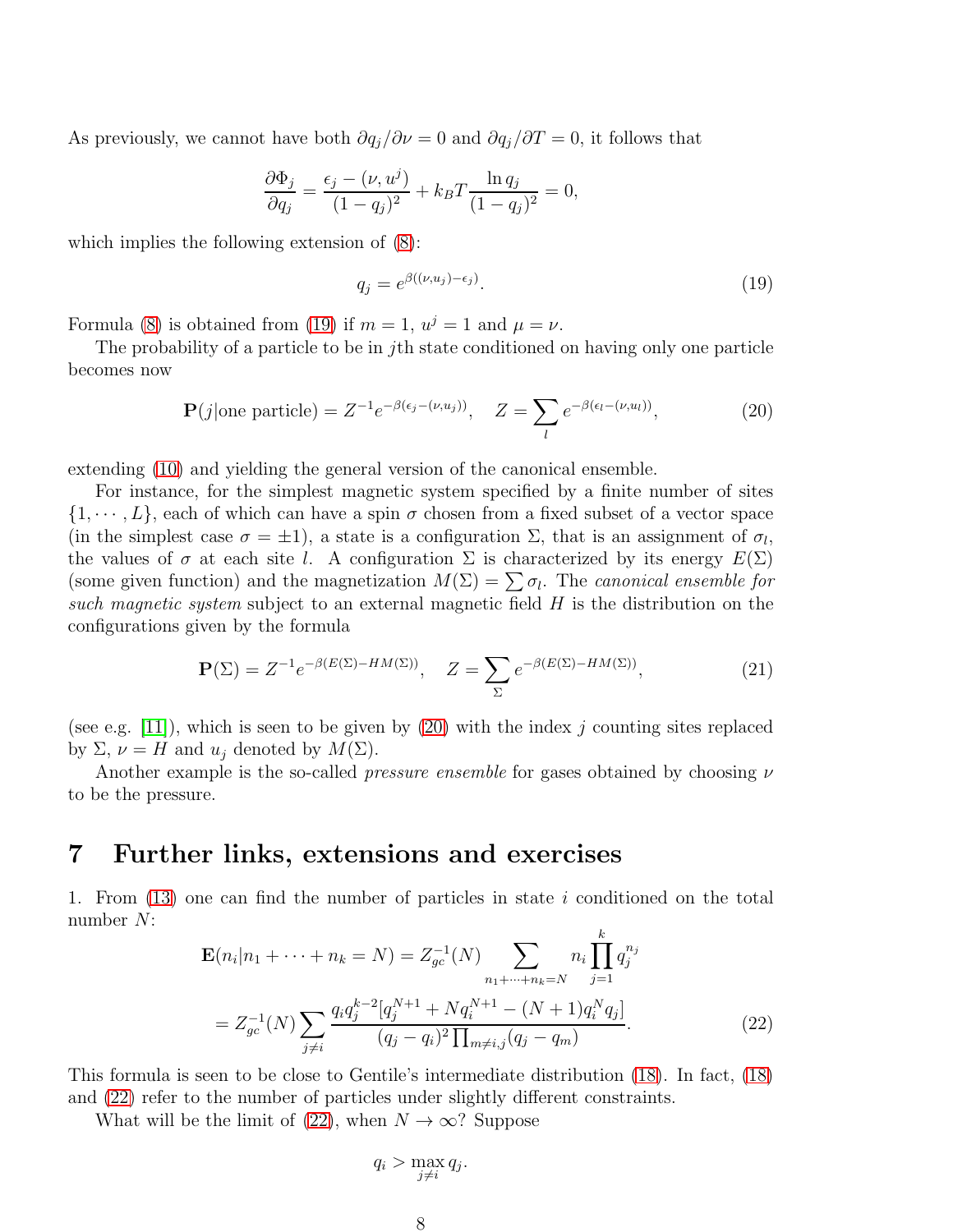Then one can check (to perform calculations it is handy to start with  $k = 2$ ) that

$$
\lim_{N \to \infty} \mathbf{E}(n_i | n_1 + \dots + n_k = N) / N = 1.
$$

The main point is this exact 1 on the r.h.s., which means that almost all particles will eventually settle on the level i of the lowest energy. One can get even more precise result. Namely,

<span id="page-8-2"></span>
$$
\lim_{N \to \infty} \mathbf{E}(n_j | n_1 + \dots + n_k = N) = \frac{q_j}{q_i - q_j} = \frac{1}{e^{\beta(\epsilon_i - \epsilon_j)} - 1}, \quad j \neq i,
$$
\n(23)

that is, in the limit  $N \to \infty$ , other levels contain only finite number of particles, which are distributed according to the BE statistics on  $k-1$  levels with the chemical potential coinciding with the lowest energy level. This is a performance of the general effect of the Bose-Einstein condensation.

2. If in distributions [\(3\)](#page-2-1) or [\(4\)](#page-2-2), all  $q_j$  are close to each other, so that one can write  $q_j = p + \epsilon_j$  with small  $\epsilon_j$ , then, in the first order of approximation, [\(4\)](#page-2-2) becomes

$$
\mathbf{P}(n_1,\cdots,n_k)=P_0p^N(1+\frac{1}{p}\sum_j\epsilon_jn_j),
$$

with  $N = \sum n_j$ , that is, the r.h.s. is bilinear with respect to the occupation numbers and transition rates. Such bilinear form is used by the authors of [\[1\]](#page-10-0) in their psychological experiments with 11 animals.

3. As was mentioned, condition [\(1\)](#page-1-1) is reminiscent to Johnson's 'sufficientness postulate' (see [\[19\]](#page-11-14) for its full discussion) stating that in the Markov process creating new particles the probability to create a particle of type i depends only on the number of existing particles of this type. This is different from [\(1\)](#page-1-1) and leads one to a different distribution. In particular, if this probability of creation depends only on the type of a particle, the resulting probability of the occupation numbers  $n = (n_1, \dots, n_k)$  becomes  $N! \prod p_j^{n_j}$  $\int_j^{n_j}/n_j!$ (see [\[5\]](#page-11-6)), which differs by the multinomial coefficient from the multivariate geometric. We refer to [\[20\]](#page-11-15) for further extensions related to the Johnson-Carnap continuum of inductive methods.

4. Let us now discuss a rather amazing robustness of our basic postulate [\(1\)](#page-1-1) and some correlated statistics arising from its extension.

<span id="page-8-3"></span>Proposition 7.1. Assume that

<span id="page-8-1"></span>
$$
\mathbf{P}((n+e_j)^+|n^+) = q(j, \frac{n_j}{n_1 + \dots + n_k}), \quad n = (n_1, \dots, n_k),
$$
\n(24)

that is, unlike our initial postulate, the conditional probabilities on the l.h.s. of this equation are allowed to depend not only on j, but also on the fraction of jth particle in the state n. If  $k > 2$  it follows that

$$
q(j, \frac{m}{l}) = q(j, 1) = q_j
$$

for all  $m/l \neq 0$ , so that the deviation from  $q_i$  not depending on the fraction of jth particles in the state n can actually manifest itself only in the choice of  $q_{0j} = q(j, 0)$ . For the unconditional probabilities one gets the formula

<span id="page-8-0"></span>
$$
\mathbf{P}((n_1, \cdots, n_k)^+) = \omega \prod_{j \in I} [q_{0j} q_j^{n_j - 1}], \quad n_1 + \cdots + n_k > 0,
$$
 (25)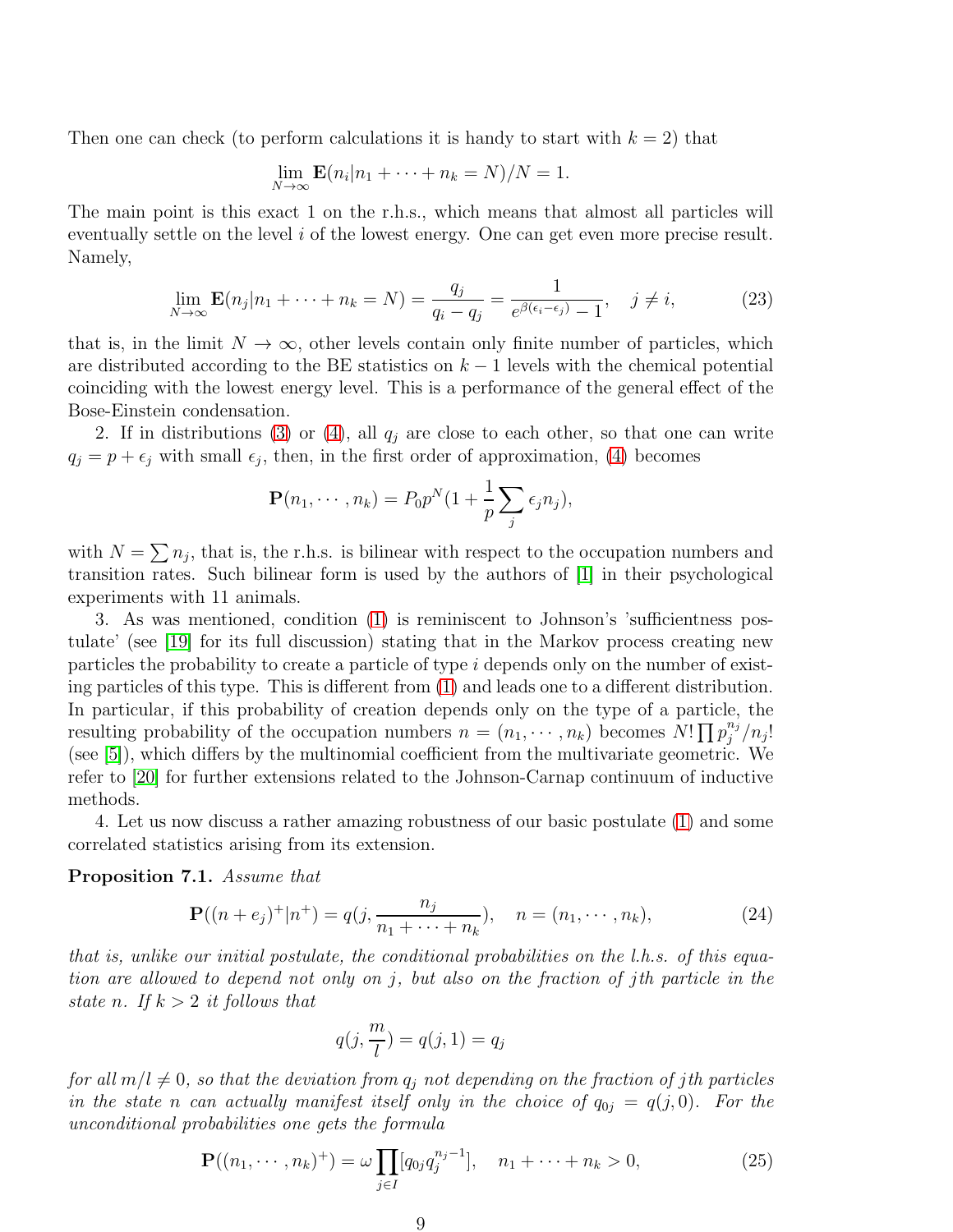<span id="page-9-0"></span>
$$
\mathbf{P}(n_1, \cdots, n_k) = \prod_{j \in I} (1 - q_j) \prod_{j \notin I} (1 - q_{0j}) \mathbf{P}((n_1, \cdots, n_k)^+), \quad n_1 + \cdots + n_k > 0,
$$
 (26)

where  $I = \{j : n_j \neq 0\}$ , and

<span id="page-9-1"></span>
$$
\mathbf{P}(0,\cdots,0) = 1 - \omega[1 - \prod_{j=1}^{k} (1 - q_{0j})].
$$
 (27)

Here  $q_j \in (0,1], q_{0j} \in (0,1], \omega > 0$  are arbitrary constants subject to the constraint  $\mathbf{P}(0, \dots, 0) \geq 0$ , that is

$$
\omega[1 - \prod_{j=1}^{k} (1 - q_{0j})] \le 1.
$$
\n(28)

In particular,  $\omega \leq 1$  if  $q_{0j} = 1$  for at least one index j.

The proof of this theorem is an insightful exercise based on the exploitation of the consistency equations:

$$
\mathbf{P}(n^{+}) = \mathbf{P}((n - e_{j})^{+})q(j, \frac{n_{j} - 1}{n_{1} + \dots + n_{k}}), \quad j = 1, \dots, k.
$$
 (29)

If  $\omega = 1$  in [\(25\)](#page-8-0), the vector  $n = (n_1, \dots, n_k)$  is seen to have independent coordinates, which are represented by just slight extensions of the geometric distributions. However, if  $\omega \neq 1$ , the coordinates of vector *n* become dependent:

$$
\mathbf{E}n_j = \frac{\omega q_{0j}}{1 - q_j}, \quad \mathbf{E}(n_i n_j) = \frac{1}{\omega} \mathbf{E}n_i \mathbf{E}n_j, \quad Cov(n_i, n_j) = (\frac{1}{\omega} - 1)\mathbf{E}n_i \mathbf{E}n_j.
$$
 (30)

Moreover, [\(25\)](#page-8-0) is sensitive to the number of remaining types: under the condition that  $n_j = 0$ , the coefficient  $\omega$  for the remaining particles turns to  $\omega(1 - q_{0j})/(1 - \omega q_{0j}).$ 

The distribution of each coordinate  $n_j$  is given by

$$
\omega q_{0j} q_j^{n_j - 1} (1 - q_j), \quad n_j \neq 0,
$$

and the entropy of this distribution is found to be

$$
S_j = S_{Ber}(\omega q_{0j}) + \omega q_{0j} S_{Geom}(q_j),
$$

where  $S_{Ber}(a) = -a \ln a - (1 - a) \ln(1 - a)$  and  $S_{Geom}(a)$  denote the entropies of the Bernoulli and geometric random variables with a parameter a. This allows one to find the difference between the entropy of the vector n and the sum of the entropies  $S_j$  of  $n_j$ . This difference vanishes if  $\omega = 1$  (as it should be for independent coordinates), and otherwise it represents the nontrivial entropy of mixing of particles lying on different energy levels.

One can also check that for any  $k > 1$  the distribution [\(26\)](#page-9-0), [\(27\)](#page-9-1) can be obtained as the maximum entropy distribution on  $\{0, 1, \dots\}^k$  subject to given expectations of the number of particles in each state, the probabilities for each level to be nonempty and the probability of vacuum, that is, by  $2k + 1$  parameters, which can be fixed by the choice of  $q_j, q_{0j}, \omega.$ 

It seems that for  $k = 2$  there are other distributions satisfying [\(24\)](#page-8-1), but it is not at all clear (at least for the author), how they look like.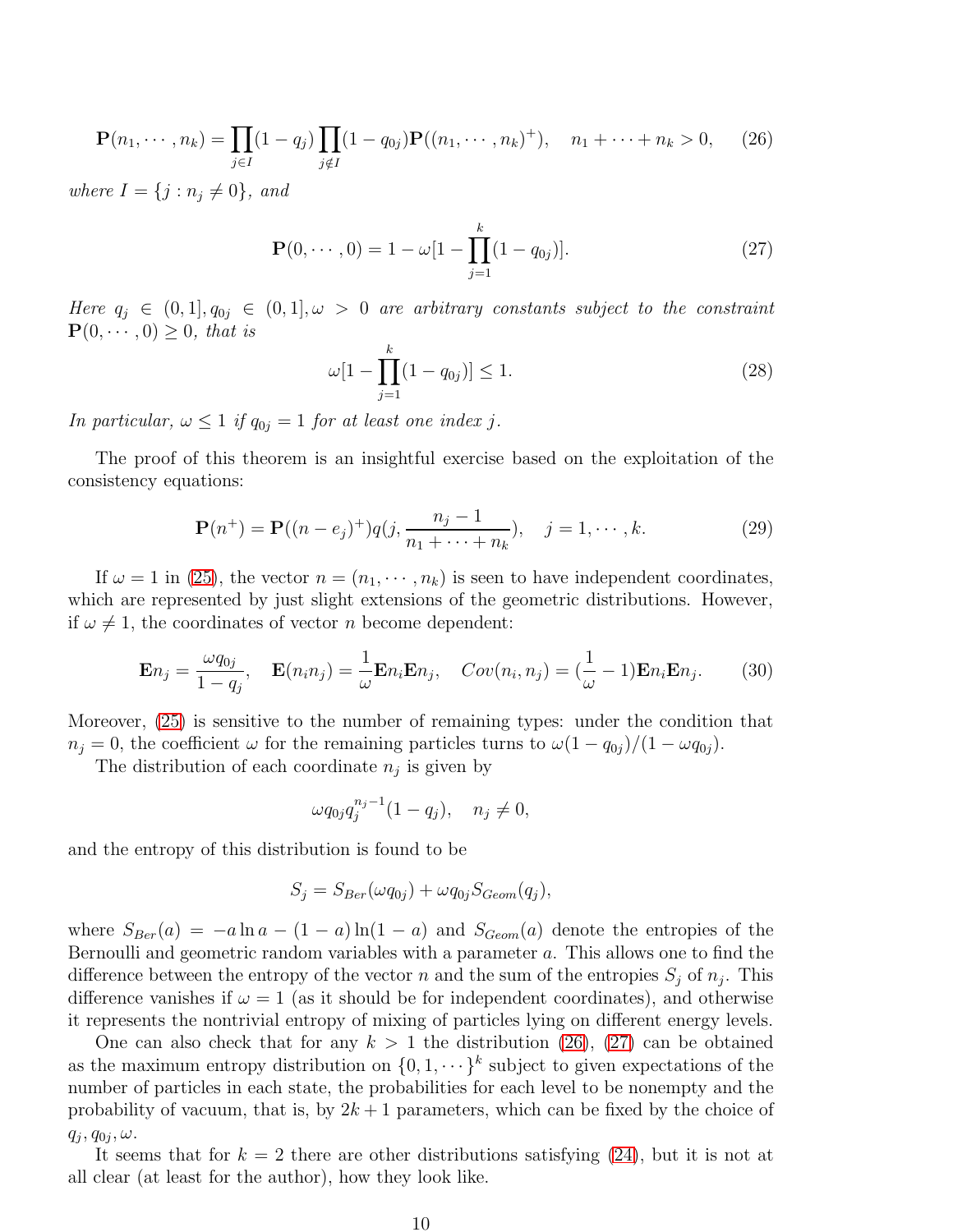As shows already [\(23\)](#page-8-2), the general form of the grand canonical distribution [\(3\)](#page-2-1) is preserved under various conditioning and limiting procedures. To support this claim one can also check, for instance, that under [\(3\)](#page-2-1), the distribution  $P((n_1, n_2)|n_3 = n_1 + n_2)$ has the same form with the parameters  $k = 2$ ,  $q'_1 = q_1q_3$ ,  $q'_2 = q_2q_3$ , and the distribution  $\mathbf{P}((n_1, n_2)|n_1 = n_2)$  again the same form with the parameters  $k = 1, q' = q_1 q_2$ . However, examples of distribution [\(26\)](#page-9-0), [\(27\)](#page-9-1) can be also obtained from the standard grand canonical distribution [\(3\)](#page-2-1) by an appropriate conditioning, for instance, by conditioning on the absence of vacuum. In fact, under [\(3\)](#page-2-1),

$$
\mathbf{P}((n_1, \cdots, n_k)|n_1 + \cdots + n_k > 0) = \frac{\prod_{j=1}^k [q_j^{n_j}(1-q_j)]}{1 - \prod_j (1-q_j)},
$$
\n(31)

which is [\(26\)](#page-9-0), [\(27\)](#page-9-1) with  $q_{0j} = q_j$  and  $\omega = [1 - \prod_j (1 - q_j)]^{-1}$ .

5. A continuous variable version of axiom [\(1\)](#page-1-1) is the following condition on the random vector  $\tau = (\tau_1, \dots, \tau_k)$  with non-negative coordinates:

<span id="page-10-5"></span>
$$
\frac{\partial}{\partial s}|_{s=0} \mathbf{P}(\tau_j > t_j + s | \tau_l > t_l \ \forall l) = q_j. \tag{32}
$$

This is easily seen to imply that  $\tau_j$  are independent exponential random variables. The analog of [\(24\)](#page-8-1) is the condition

<span id="page-10-4"></span>
$$
\frac{\partial}{\partial s}|_{s=0} \mathbf{P}(\tau_j > t_j + s | \tau_l > t_l \ \forall l) = q_j \left( \frac{t_j}{t_1 + \dots + t_k} \right). \tag{33}
$$

In analogy with Proposition [7.1](#page-8-3) one can show that if the vector has absolutely continuous distribution and  $k > 2$ , then all  $q_j$  on the r.h.s. of [\(33\)](#page-10-4) must be constant, that is, [\(32\)](#page-10-5) holds. Some analogs of more general distributions [\(26\)](#page-9-0) can be obtained assuming the discontinuity of the distribution of  $\tau$  on the boundary of its range. For continuous random variables  $\tau_i$  more natural interpretation is in terms of time to default (finances) or survival time (engineering). Looking at distributions [\(26\)](#page-9-0), [\(27\)](#page-9-1) as natural discretizations of continuous random vectors satisfying [\(33\)](#page-10-4) can lead to a performance of the BE distributions for estimating the rates of defaults or survivals.

#### <span id="page-10-0"></span>References

- [1] D. Aert, S. Sozzo and T. Veloz. The Quantum Nature of Identity in Human Thought: Bose-Einstein Statistics for Conceptual Indistinguishability. Int J Theor Phys 54 (2015), 4430-4443.
- <span id="page-10-1"></span>[2] T. H. Boyer. Blackbody radiation in classical physics: A historical perspective. American Journal of Physics 86:7 (July 2018), 495 - 509.
- <span id="page-10-3"></span>[3] M. Cattani and J. M. F. Bassalo. Intermediate Statistics, Parastatistics, Fractionary Statistics and Gentilionic Statistics. https://arxiv.org/ftp/arxiv/papers/0903/0903.4773.pdf
- <span id="page-10-2"></span>[4] D.G. Champernowne. A model of income distribution. Economic Journal 63 (1953), 318.